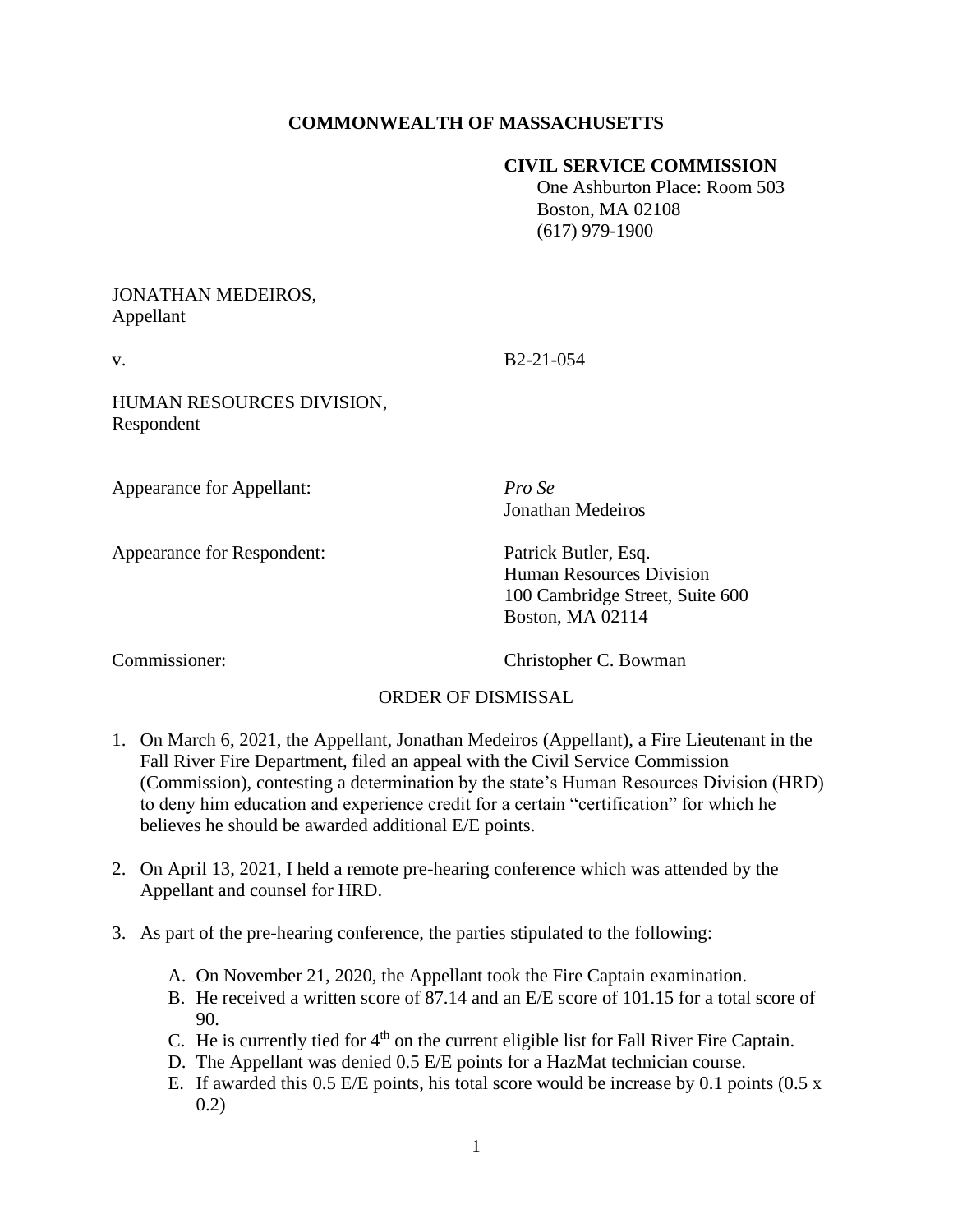- 4. According to the Appellant, Fall River goes down to the one hundredth decimal point of examination scores to break ties of individuals on the eligible list.
- 5. As of the pre-hearing conference, it was unknown if an additional 0.1 points would result in a change in the Appellant's ranking, even if broken down to the one-hundredth decimal point.
- 6. In regard to the substantive issue, HRD stated that the Appellant was not awarded the E/E point for the HazMat technician course, in part because the supporting documents showed only a "certificate of completion" as opposed to a "certification".
- 7. During the pre-hearing conference, the Appellant provided me with access to his profile on the "Pro Board Certification Registry" which lists the Haz Mat Technician course as "certified", similar to the other courses for which HRD granted E/E points to the Appellant. Further, the "Certificate of Completion" indicates that the course required 305 hours of class time (which the Appellant verified that he completed).
- 8. For all of the above reasons, I ordered HRD to: a) determine whether a 0.1 point increase in the Appellant's total score would change his ranking vis-à-vis other candidates on the eligible list, when broken down to the one-hundredth decimal point; and b) determine whether, based on the "Pro Board Certification Registry" information, the Appellant should be considered "certified" in this course and awarded the 0.5 E&E points.
- 9. On April 22, 2021, HRD, after review, notified the Commission that, even if the Appellant were awarded the 0.5 E&E points, his ranking would not change vis-à-vis other candidates on the eligible list, even when broken down to the one-hundredth decimal point.
- 10. In regard to the second request, HRD replied: "The Appellant failed to provide the proper documentation and information at the time that he was required to complete his online claims. HRD cannot confirm that the Appellant is "pro-board certified" as he claimed, as HRD had no such information at the time of the scoring this exam nor does it accept the photograph that the Appellant provided at the investigative conference. HRD does not have access to the 'Pro Board Registry.' HRD already provided the Appellant in its instructions what it would accept for proof of certification in this area. The Appellant failed to comply."

#### Analysis / Conclusion

 Based solely on the fact that the outcome of this appeal would have no impact on the Appellant's rank, either in terms of his rank on the eligible list based on whole numbers or in terms of the tie-breaking method used by Fall River, this appeal is dismissed on futility grounds.

"A case is moot when there is no longer any need for the relief sought, see Ott v. Boston Edison Co., 413 Mass. 680, 682-683 (1992), or "when the party claiming to be aggrieved ceases to have a personal stake in its outcome." Commissioner of Correction v. McCabe, 410 Mass. 847, 850 (1991), quoting Attorney Gen. v. Commissioner of Ins., 403 Mass. 370, 380 (1988). See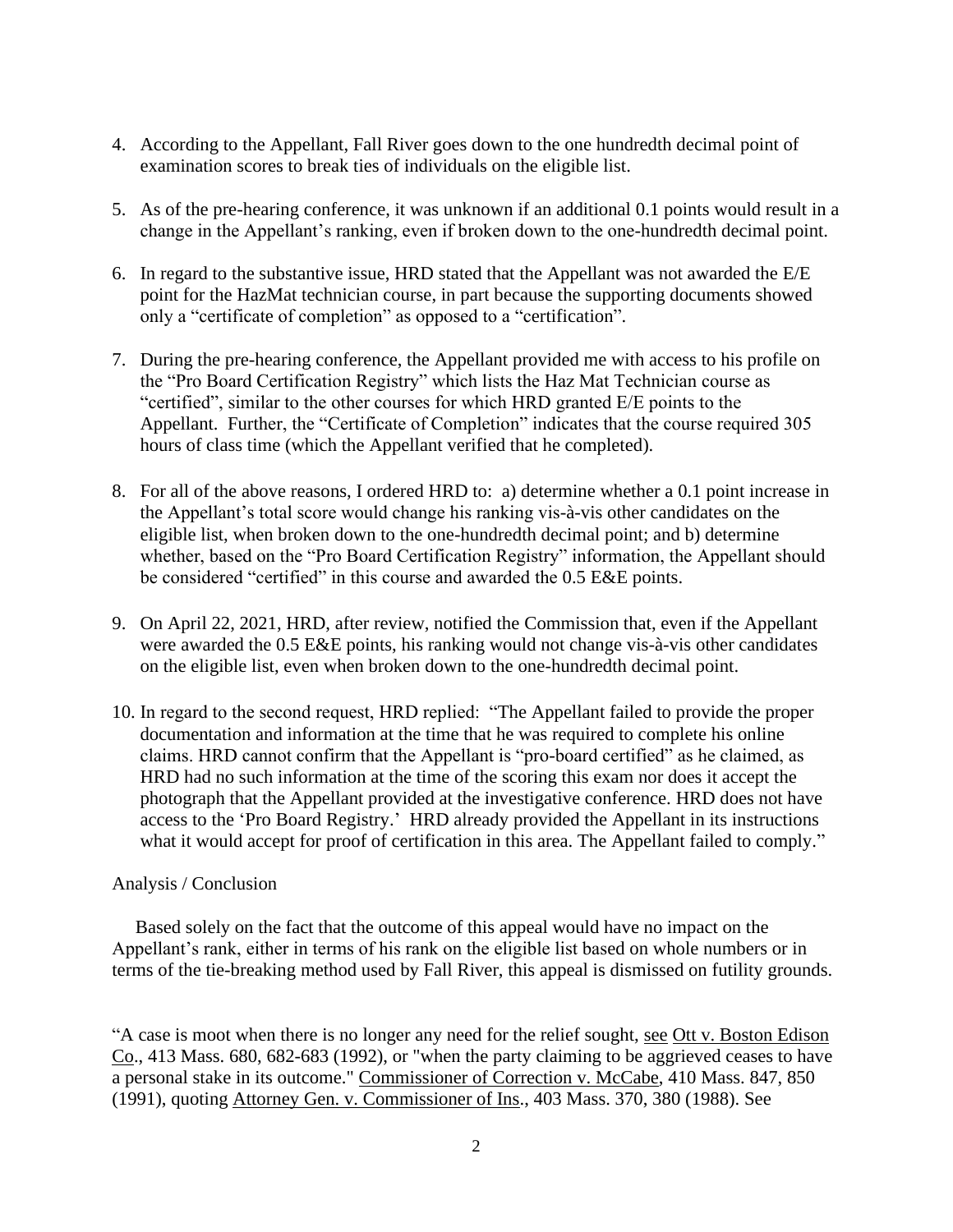Mullholland v. State Racing Comm'n, 295 Mass. 286, 289 (1936) (case is moot when "the situation is such that the relief sought is no longer available or of any use to the plaintiffs and a decision by the court will not be applicable to existing rights")."

Minasian v. PNC Bank, --- Mass. App. Ct. --- (March 1, 2021) (unpublished Rule 23.0 disposition)\_

"A case is moot when the parties no longer have a stake in the determination of the issues presented, First Natl. Bank of Boston v. Haufler, 377 Mass. 209, 211 (1979), when the dispute has become hypothetical, or when it does not involve an actual controversy, Sullivan v. Secretary of the Commonwealth, 233 Mass. 543, 546 (1919). See Wolf v. Commissioner of Pub. Welfare, 367 Mass. 293, 298 (1975)."

Town of Hingham v. Patch, 82 Mass.App.Ct. 1103 n.3, 969 N.E.2d 748 (Mass. App. 2012) (unpublished Rule 1:28 decision).

Murphy v. Hunt, 455 U.S. 478, 481 (1982) (in general, "a case becomes moot 'when the issues presented are no longer 'live' or the parties lack a legally cognizable interest in the outcome").

"A case becomes moot 'only when it is impossible for a court to grant any effectual relief whatever to the prevailing party" (emphasis added.) Campbell-Ewald Co. v. Gomez, 136 S.Ct. 663, 669 (2016), quoting Knox v. Service Employees, 132 S.Ct. 2277, 2287 (2012). "As long as the parties have a concrete interest, however small, in the outcome of the litigation, the case is not moot." Id, quoting Chafin v. Chafin, 133 S.Ct. 1017, 1023 (2013).

Silva v. Todisco Servs., Inc., docket no. 1684CV02778-BLS2 (Mass. Super. Ct. March 6, 2018)

 To ensure clarity, however, HRD's determination that a "certificate of completion" is somehow distinguishable from proof of "certification" appears, in this instance, to defy logic and commonsense. Prior to the next examination cycle, I would encourage HRD to determine, based on the *facts*, whether this 305-hour course qualified for the applicable E&E points and whether a "certificate of completion" and a "certification" reflects a distinction without a difference.

For these reasons, the Appellant's appeal under Docket No. B2-21-054 is *dismissed.*

Civil Service Commission

*/s/ Christopher Bowman* Christopher C. Bowman Chairman

By a vote of the Civil Service Commission (Bowman, Chairman; Camuso, Ittleman, Stein and Tivnan, Commissioners) on May 21, 2021.